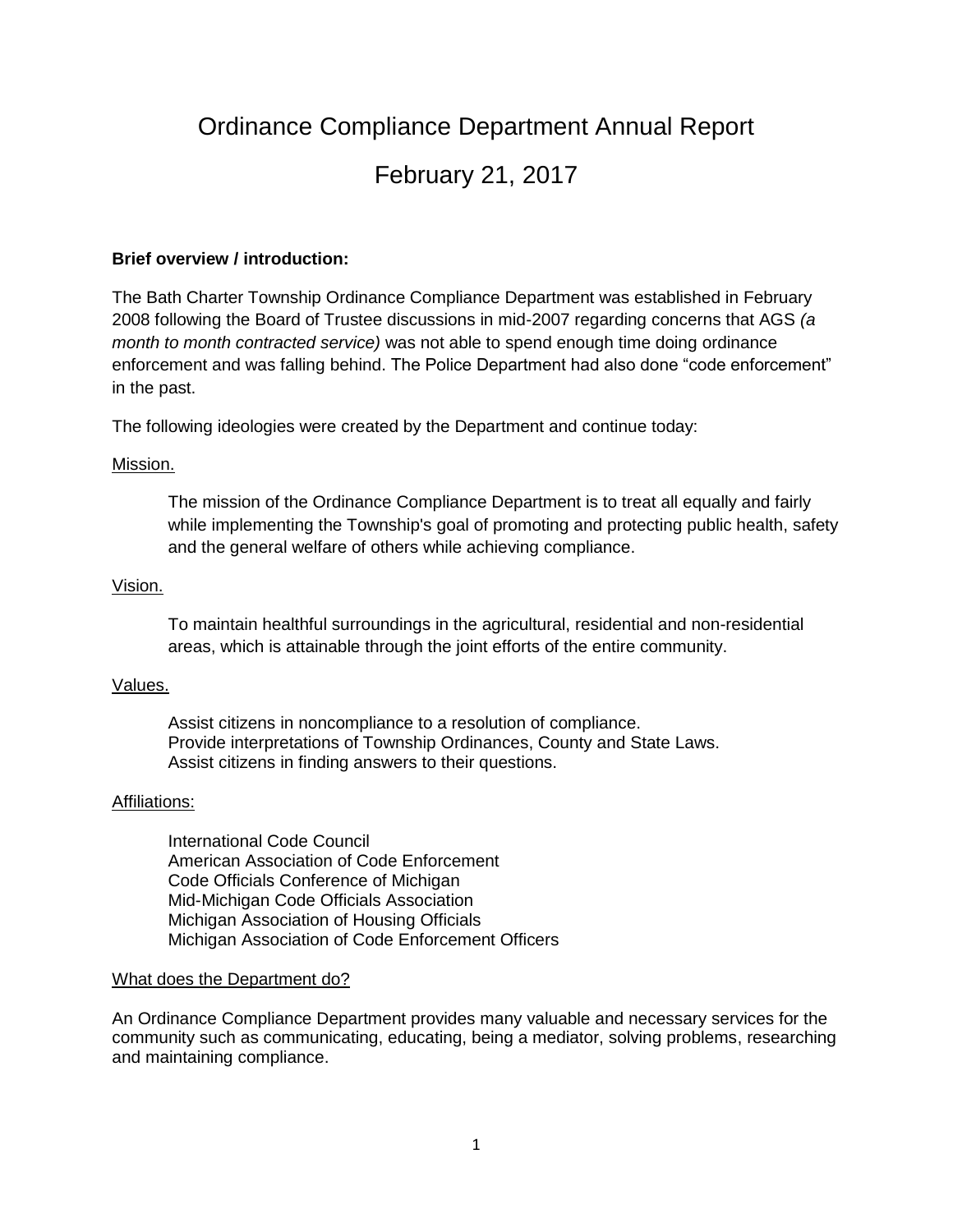The Department addresses ordinance concerns relevant to junk, junk vehicles, trash & rubbish, building materials, keeping of livestock, keeping of poultry, animals at large, animal confinement, animal cruelty, animal nuisances, animal injury, dangerous buildings, dangerous structures, dust, smoke, fly ash, noxious odors, glaring lights, noise, litter, sidewalk obstructions and noxious weeds.

Other ordinance concerns include general zoning ordinance violations, rental housing regulations, soil erosion, site plans, special use permits, sewer permits, public safety, public health, doing work without permits, unpaid permit fees, parking concerns, mining operation concerns, illegal signs, building grades, home occupations and home businesses.

On some occasions different agencies are called upon to assist with gaining compliance such as the Police, Fire Department, Assessing, Planning, Building & Zoning, Dangerous Building & Structure Hearing Officer, Township Attorney, the Courts, Road Commission, Health Department, County Waste Management, County Building Department, Animal Control, Drain Office, Humane Society, Adult Protective Services, Consumers Energy, DEQ, Secretary of State, State Treasury Department, Mowing Contractor and Demolition Contractors all of which have specific attributes that have been helpful to the Department.



#### **Some numbers:**

*Note: The above noted violations are a representation of the larger numbers of violations either through complaint or discovery during those time periods. Those violations as well as the others not mentioned*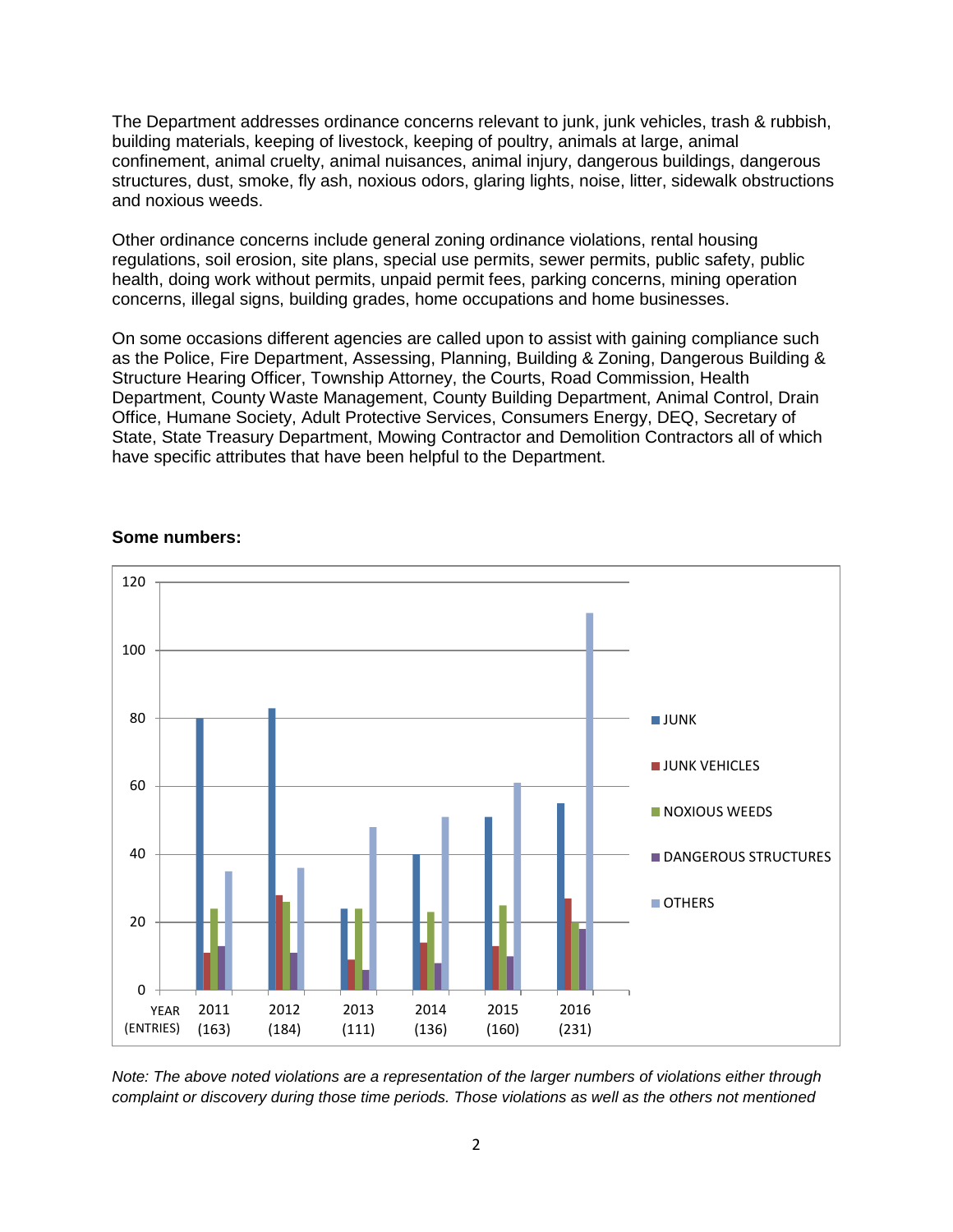*are either in compliance or in different stages of achieving compliance. Some entries that were entered as a concern were either "no violation" or those that the Code of Ordinances could not address.* 

### **Recent history / news:**

Since 2011 DeWitt Charter Township has contracted with the Township for shared services, performing duties of an Ordinance Officer. Occasionally the Department is called upon to do Building inspections on an as needed basis. DeWitt Township is billed for the hourly cost of wages including benefits and  $\frac{1}{2}$  the cost of training. Initially the shared service was for 1 day a week. As time progressed with the transitioning of their Building Department and their adoption of a property maintenance code, it turned into  $2 - 3$  days a week depending on the need and availability in each community.

The joint shared services agreement between the two neighboring Townships allows for the flexibility of time and consistency with enforcement which can benefit both communities.

# **Accomplishments:**

2010: Initiated the purchase of BS&A Permitting software allowing for more centralized and accessible record keeping.

2010: Initiated the expansion of a Home Occupation allowing for one employee and a New Business Ordinance using the Special Use Permit process for parcels of two acres or more.

2010: Initiated Rental Housing Regulations to establish guidelines for tenants and landlords.

2012: Initiated the expansion of the Junk Ordinance allowing for a "parts" vehicle and the storage of.

2012: Initiated the decriminalization of Building Code violations allowing the Township to write Municipal Civil Infractions to gain compliance rather than having the Attorney and Courts involved.

2015: Initiated the decriminalization of Zoning Ordinance violations allowing the Township to write Municipal Civil Infractions to gain compliance rather than having the Attorney and Courts involved.

# **Any current issues / challenges:**

Sometimes finding that there is not a means to address a citizen's concern with the use of an Ordinance. *(Explaining that their concern may have to be pursued as a civil matter.)*